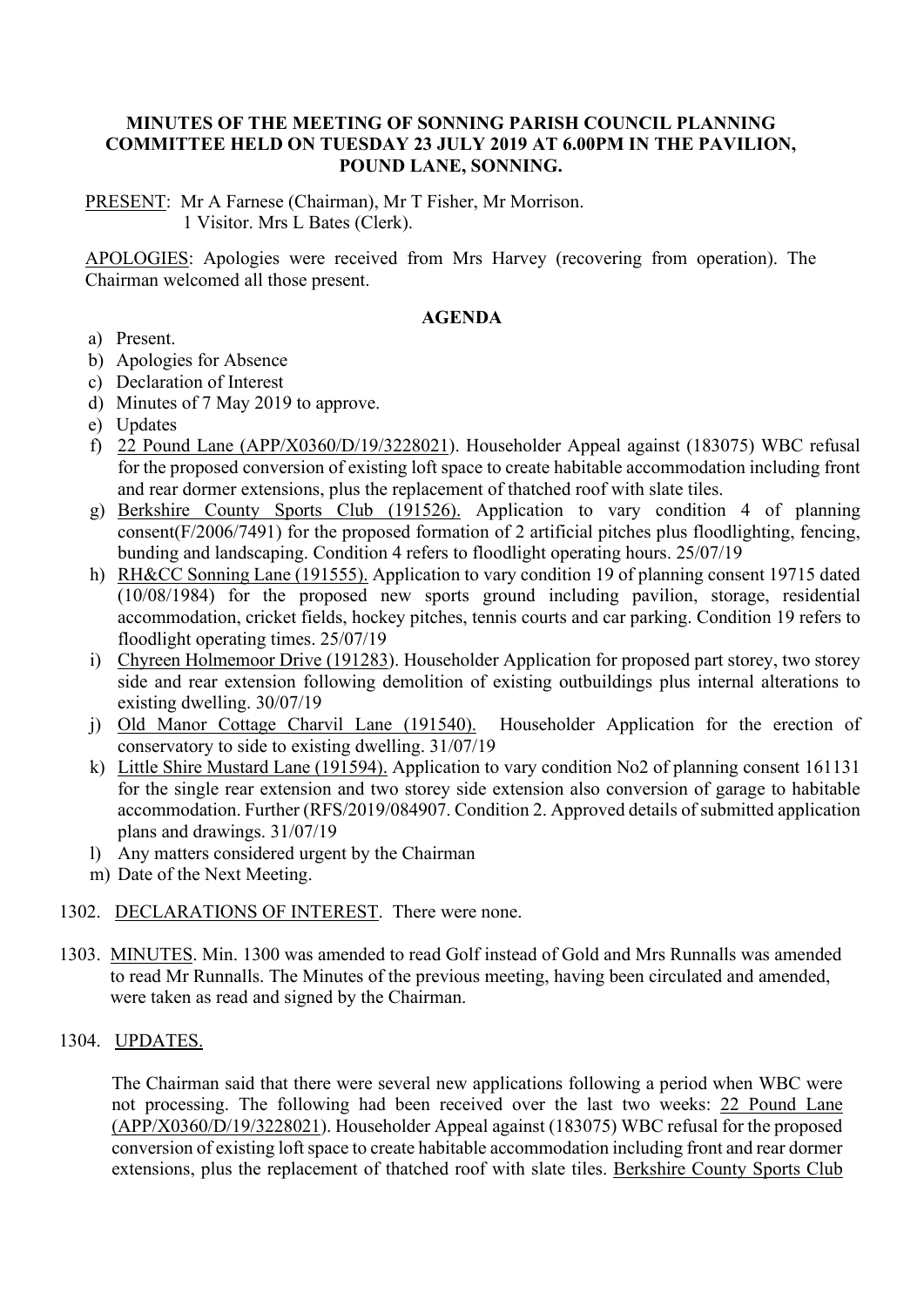(191526). Application to vary condition 4 of planning consent (F/2006/7491) for the proposed formation of 2 artificial pitches plus floodlighting, fencing, bunding and landscaping. Condition 4 refers to floodlight operating hours. RH&CC Sonning Lane (191555). Application to vary condition 19 of planning consent 19715 dated (10/08/1984) for the proposed new sports ground including pavilion, storage, residential accommodation, cricket fields, hockey pitches, tennis courts and car parking. Condition 19 refers to floodlight operating times. Chyreen Holmemoor Drive (191283). Householder Application for proposed part storey, two storey side and rear extension following demolition of existing outbuildings plus internal alterations to existing dwelling. 35 West Drive (191205). Full planning application for the replacement dwelling with integral garage following demolition of existing dwelling, garage and outbuildings. Except for 35 West Drive these were on the agenda for discussion. The following applications had been approved: Butts Hill House (190630); Holme Park Sports ground (190606); The Great House at Sonning (190825).

#### 1305. 22 POUND LANE Appeal (APP/X0360/D/19/3228021).

This was a householder appeal and as such no further comments could be submitted to the Inspectorate and the item was for information only.

# 1306 BERKSHIRE COUNTY SPORTS CLUB (191526.

The Chairman said that the proposal was to extend the floodlighting to pitch 2 from 9.30pm to 10.00pm. This was due to the need to increase the coaching particularly for their thriving junior section. It was stressed that this extra lighting period would be for coaching only. The original permission had been till 9.00 pm but this had been extended to 9.30pm at appeal. Mr Morrison said that the lights in both the Sonning Lane Clubs was often on beyond 10.00pm. Following discussion it was agreed to support extending the lighting until 10.00pm but that this must be strictly adhered to and that an automatic timing system of a reliable and acknowledged quality should be installed to ensure 100% compliance with this requirement.

# 1307: RH&CC SONNING LANE (191555).

The Chairman said that this was also to extend the floodlighting from 9.30pm to 10.00pm, across their site for both their cricket and hockey pitches. Following discussion it was agreed to support extending the lighting until 10.00pm but with the same conditions as at the Berkshire Sports Club in that this must be strictly adhered to and that an automatic timing system of a reliable and acknowledged quality should be installed to ensure 100% compliance with this requirement.

# 1308: CHYREEN HOLMEOOR DRIVE (191283).

The Chairman said that this proposal was for side and rear extensions to the side to the property virtually extending to the boundary on both sides. Given the size of the drawings available from the WBC website it was difficult to visualise but it was clear that the extensions would result in a large bulky building. Following discussion it was agreed to say that there were concerns about the height, bulk and massing.

#### 1309: OLD MANOR COTTAGE CHARVIL LANE (191540).

The Chairman said that this was for a modest conservatory extension. The property was bounded by a high brick wall on one side and the dwelling on the other. Following discussion it was agreed to say the SPC could find no reason to object to the proposal.